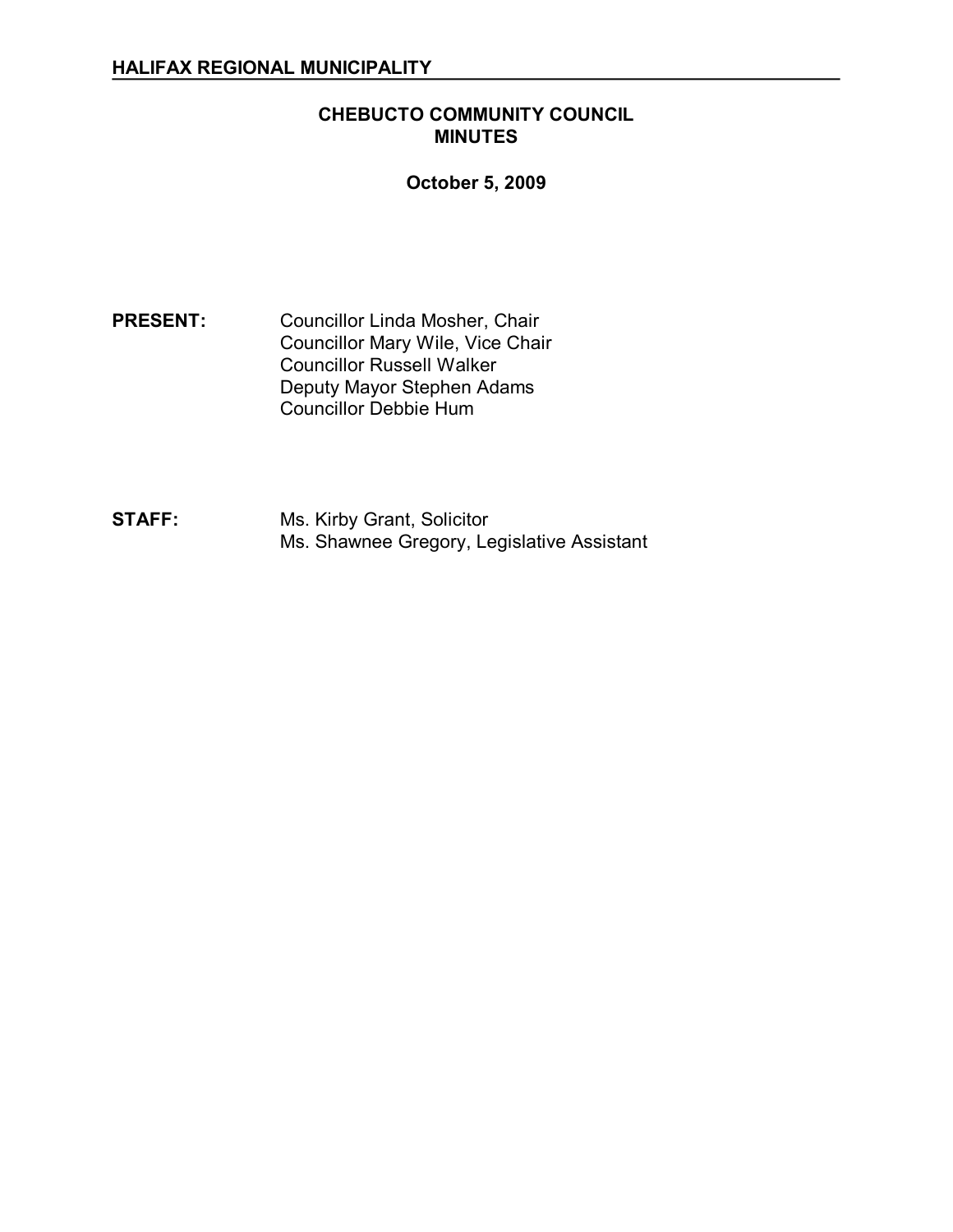# TABLE OF CONTENTS

2

| 1 <sub>1</sub>   |                                                                                                                                                                     |
|------------------|---------------------------------------------------------------------------------------------------------------------------------------------------------------------|
| 2.               |                                                                                                                                                                     |
| 3.               | APPROVAL OF THE ORDER OF BUSINESS AND APPROVAL OF<br>ADDITIONS AND DELETIONS                                                                                        |
| $\overline{4}$ . | BUSINESS ARISING OUT OF THE MINUTES  4<br>4.1<br>4.1.1 Tremont Park Alternate Main Entrance  4<br>4.1.2 Request to Name the Baseball Diamond at Mainland Common the |
| 5.               |                                                                                                                                                                     |
| 6.               |                                                                                                                                                                     |
| 7.               |                                                                                                                                                                     |
| 8.               | 8.1<br>8.1.1 Case 01273: Rezoning of 4 Tremont Drive, Halifax  5<br>8.1.2 Case 01253: Amending Development Agreement - Governor's<br>8.2                            |
|                  | 8.2.1 Case 15554: Appeal of the Development Officer's Decision to<br>Approve an Application for a Variance - 21, Crescent Avenue,                                   |
| 9.               | CORRESPONDENCE, PETITIONS AND PRESENTATIONS  8<br>9.1<br>9.1.1 Mr. Bob McDonald re: Draft Checklist for Trails Built in HRM 8<br>9.2<br><b>Petitions</b><br>9.3     |
| 10.              | <b>REPORTS</b><br>10.1                                                                                                                                              |
| 11.              |                                                                                                                                                                     |
| 12.              |                                                                                                                                                                     |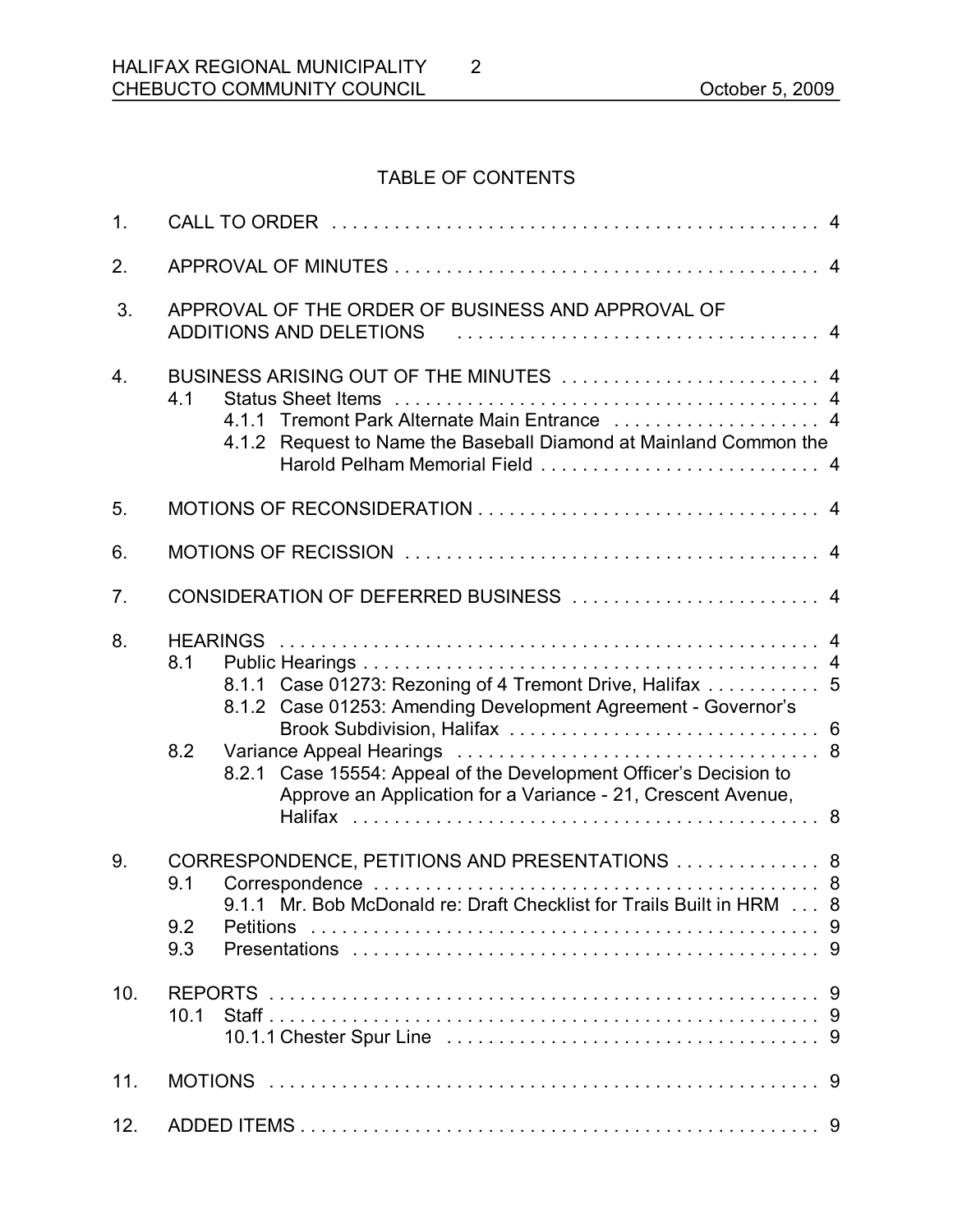# HALIFAX REGIONAL MUNICIPALITY CHEBUCTO COMMUNITY COUNCIL CHEBUCTO COMMUNITY COUNCIL

3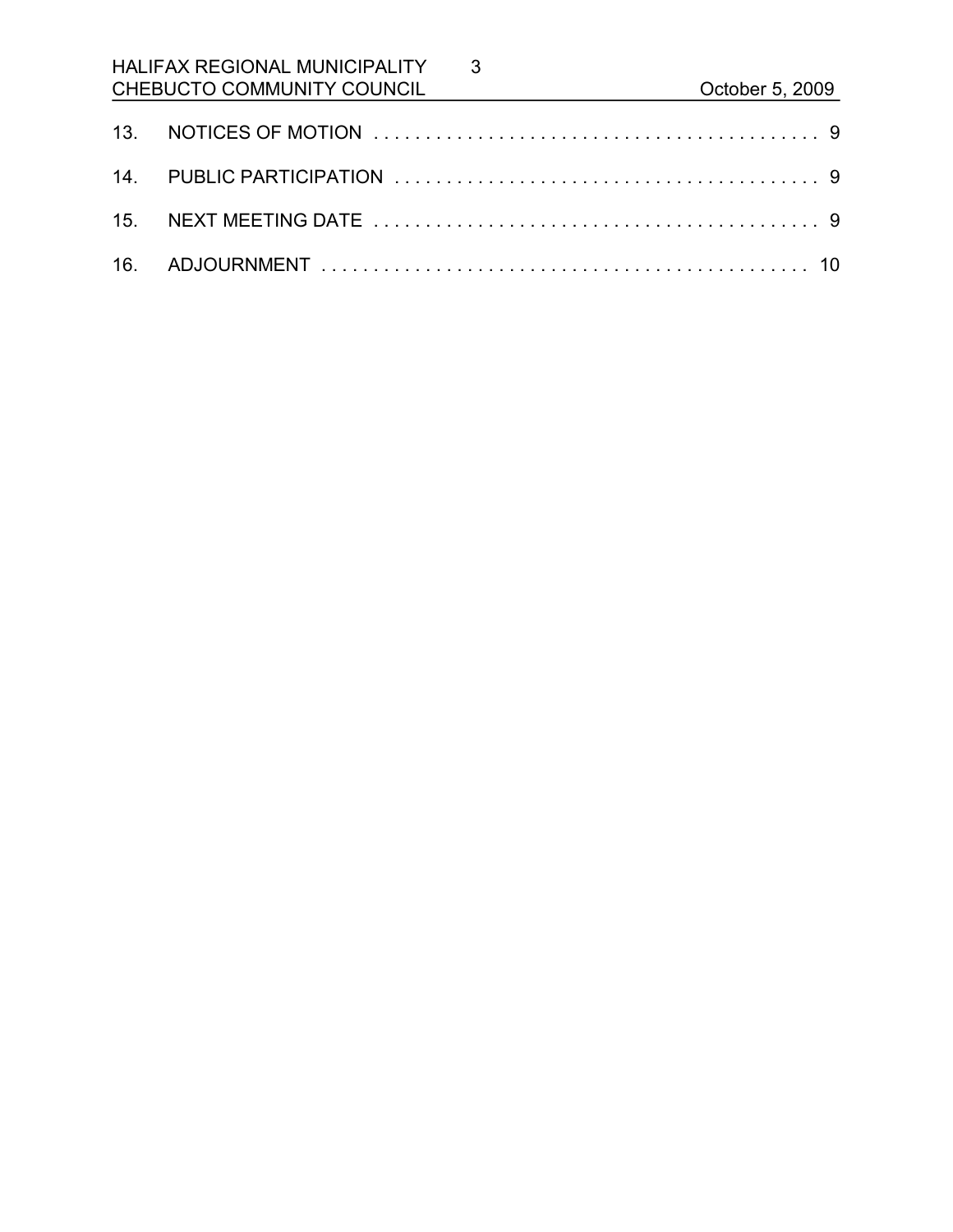## **1. CALL TO ORDER**

The Chair called the meeting to order at 7:03 p.m.

### **2. APPROVAL OF MINUTES September 14, 2009**

**MOVED by Councillor Walker, seconded by Councillor Hum, that the minutes of September 14, 2009, be approved as presented. MOTION PUT AND PASSED.** 

### **3. APPROVAL OF THE ORDER OF BUSINESS AND APPROVAL OF ADDITIONS AND DELETIONS**

Addition:

12.1 Ratification of In Camera Item - Legal Matter - Waterton Appeal Decision

Deletion:

10.1.1 Chester Spur Line

## **MOVED BY Councillor Wile, seconded by Councillor Hum, that the agenda be approved as amended. MOTION PUT AND PASSED.**

### **4. BUSINESS ARISING OUT OF THE MINUTES**

### **4.1 Status Sheet Items**

### **4.1.1 Tremont Park Alternate Main Entrance**

Councillor Hum indicated that there was no update on this issue and that she would like it to remain on the Status Sheet.

### **4.1.2 Request to Name the Baseball Diamond at Mainland Common the Harold Pelham Memorial Field**

Councillor Wile indicated that there was no update on this issue and that she would like it to remain on the Status Sheet.

## **5. MOTIONS OF RECONSIDERATION NONE**

## **6. MOTIONS OF RECISSION NONE**

### **7. CONSIDERATION OF DEFERRED BUSINESS NONE**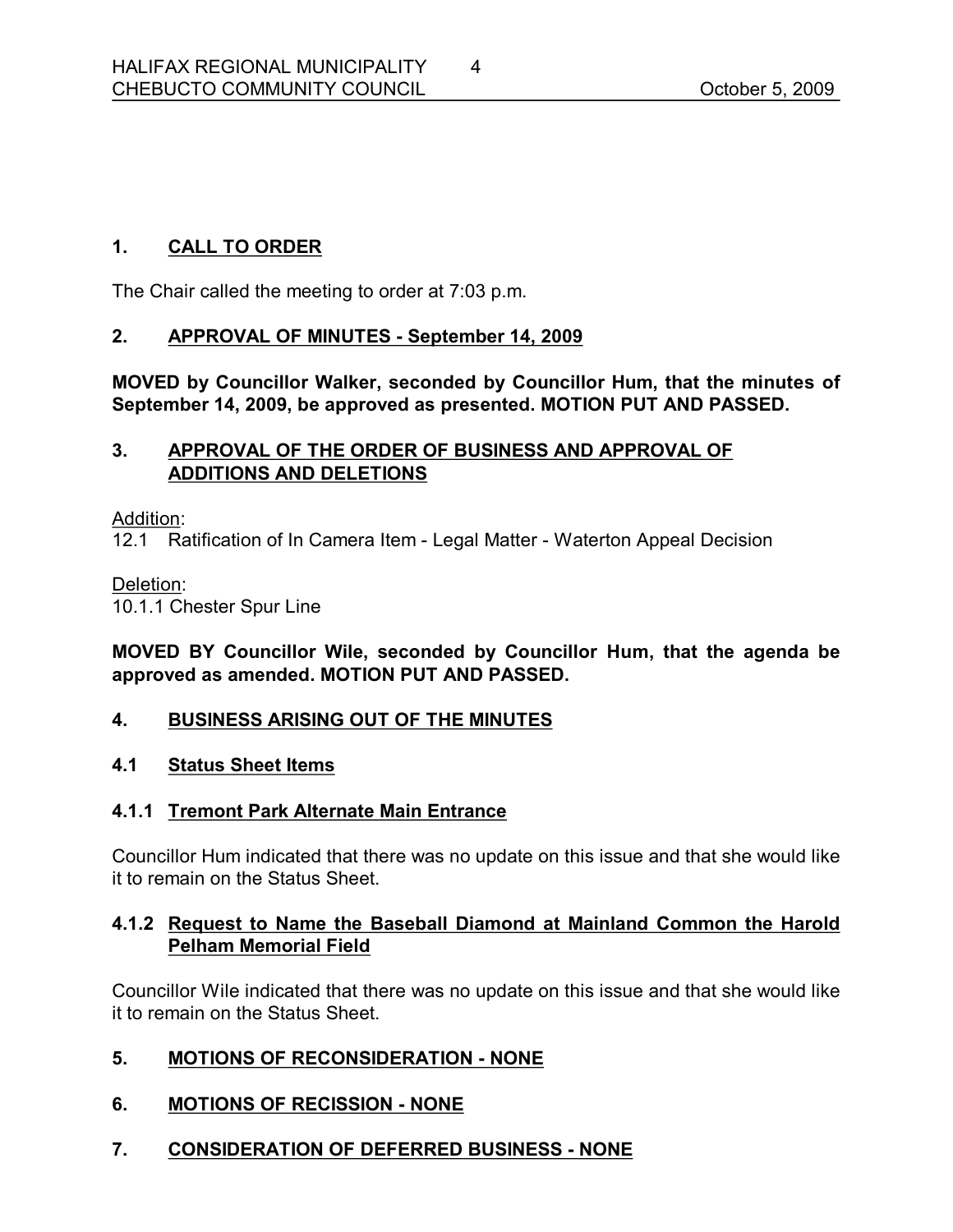### **8. HEARINGS**

**8.1 Public Hearings** 

## **8.1.1 Case 01273: Rezoning of 4 Tremont Drive, Halifax**

C A report dated August 6, 2009 was before Community Council.

Mr. Luc Ouellet, Planner, provided the presentation on Case 01273: Rezoning of 4 Tremont Drive, Halifax. He indicated that four policies had been considered in granting this application and advised that staff did not foresee any issues due to incompatibility.

5

The Chair reviewed the Rules of Procedure for Public Hearings and called for those wishing to speak for or against Case 01273: Rezoning of 4 Tremont Drive, Halifax.

**Mr. Douglas Choo, Mont Blanc Terrace, indicated that he and his parents were the** owners of the property located at 4 Tremont Drive. He advised that he had an architecture background, therefore, he wanted to build his own home; noting that he wished to design a home where his parents could live with his family as was customary in his culture. Mr. Choo stated that the difference between an R1 and R2 zoning involved the number of kitchens in a dwelling and advised that his mother and wife each wanted to have their own. He indicated that he would still build if his request was not granted, however, he would only include one kitchen. Mr. Choo advised that he had been encouraged by his local Councillors to meet with his neighbours regarding his request and noted that he had their support in signatures which he submitted for the record. Mr. Choo indicated that the only concern that had been brought up by his neighbours was whether his lot would set a precedence for the lot behind it; noting that page three of the staff report stated that Council should not be set to precedence. He stated that it was his understanding that he would only set a rezoning precedent for a piece of land exactly like his which the lot behind him was not.

**Mr. Chris Tyler**, Tremont Drive, indicated that Mr. Choo had been very good about approaching the residents on his street; noting that he had signed in support of his request as he thought it was a good idea. Mr. Tyler did note, however, that he was concerned about the rezoning setting a precedent for the larger lot located behind Mr. Choo's land. Mr. Tyler noted that Mr. Choo's original plans were to build immediately, however, he had heard that he now planned on going back to school. Mr. Tyler noted that he appreciated Mr. Choo's good faith, however, he was concerned that if Mr. Choo decided to sell his land with the R2 zoning it could be developed in a more commercial way.

Mr. Ouellet advised that the rezoning was attached to the lot.

Ms. Kirby Grant, Solicitor, advised that R2 zoning was residential; not commercial.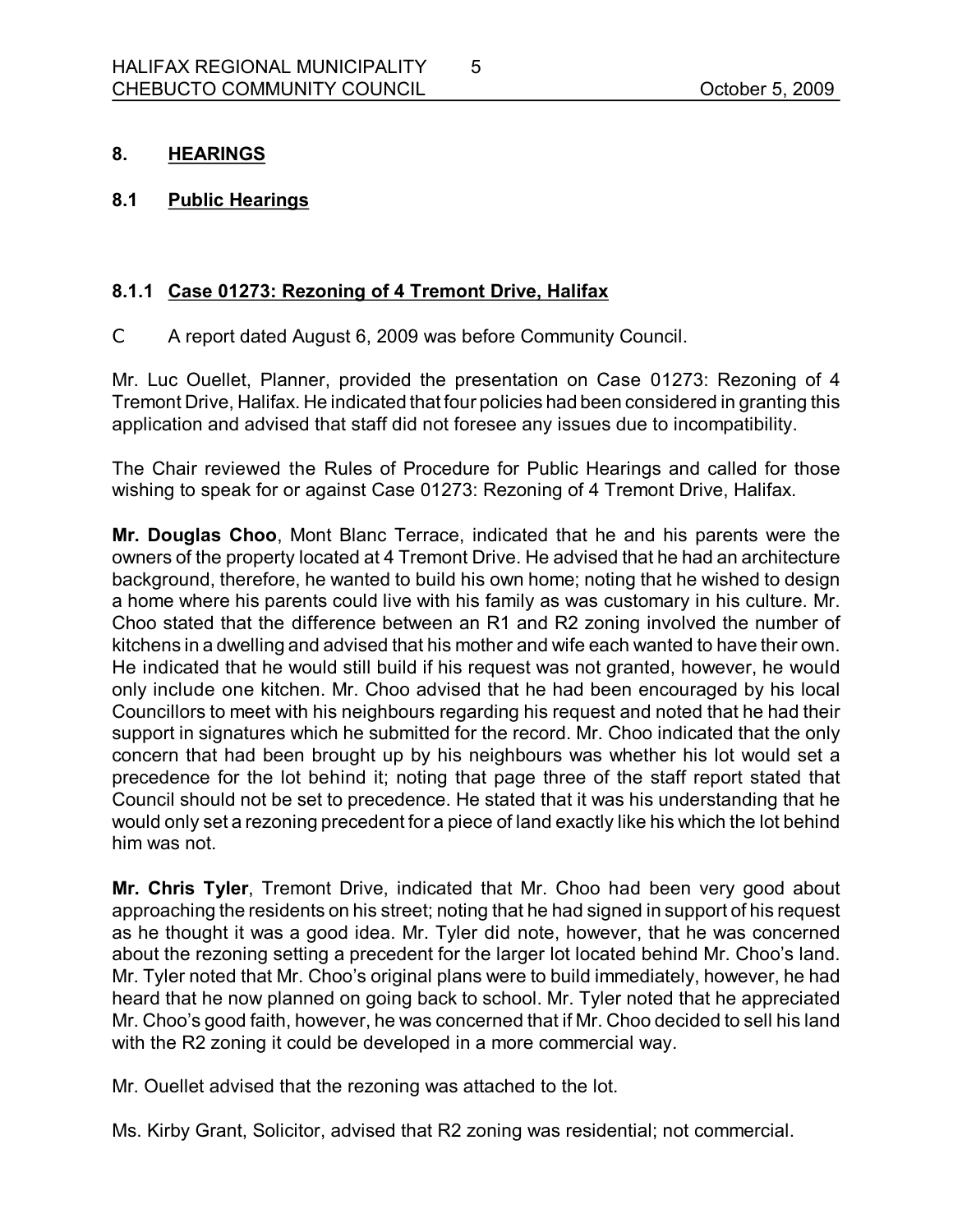The Chair called three times for additional speakers. Hearing none, the following motion was placed:

6

**MOVED BY Councillor Walker, seconded by Councillor Adams, that the public hearing be closed. MOTION PUT AND PASSED.** 

**MOVED BY Councillor Hum, seconded by Councillor Walker, that Chebucto Community Council approve the rezoning of 4 Tremont Drive from the R1 (Single Family Dwelling) Zone to the R2 (TwoFamily Dwelling) Zone. MOTION PUT AND PASSED.** 

## **8.1.2 Case 01253: Amending Development Agreement Governor's Brook Subdivision, Halifax**

C A report dated August 10, 2009 was before Community Council.

Ms. Patricia Hughes, Planner, provided the presentation on Case 01253: Amending Development Agreement - Governor's Brook Subdivision, Halifax. She advised that the applicant had requested that the rate of development of 50 units per year be removed and that a change in the configuration of the site had been requested by staff. She indicated that the total number of units would change from 902 to 905 as a result of the proposed amendment and that this was still well under the allowed density for the area.

The Chair reviewed the Rules of Procedure for Public Hearings and called for those wishing to speak for or against Case 01253: Amending Development Agreement -Governor's Brook Subdivision, Halifax.

**Ms. Vicki Cole-Gray, Granby Court, submitted photos to illustrate her concerns; noting** that the images in the photos were what she and her neighbours had been looking at for a year and a half. She noted that 16 driveways had been constructed at the end of Drysdale Road between Granby Court and the bridge which the community had not been informed of. Ms. Cole-Gray also wondered who had been using this area as a dumping ground and rock pile if not Armco; noting that they were not being good neighbours. She expressed concern regarding the amount of traffic that was currently on Drysdale Road as there were no crosswalks or speed bumps in place and many children lived on the street. Ms. Cole-Gray also expressed concern regarding noise as tankers and cranes were coming down the road between 12:00 and 5:00 a.m. and disturbing residents.

**Ms. Melanie Dobson**, Wyndrock Drive, indicated that she was speaking on behalf of the Williams Lake Conservation Company. She advised that the group was disappointed that they did not receive direct notice regarding the proposed amendments as they were supposed to have been kept in touch and that they would like to have that issue addressed. She indicated that besides traffic the group was worried about the change in units per year as accelerated development would hurt the environmentally sensitive site. In closing, Ms. Dobson advised that the Company would like some reassurance regarding the park and conservation land handover.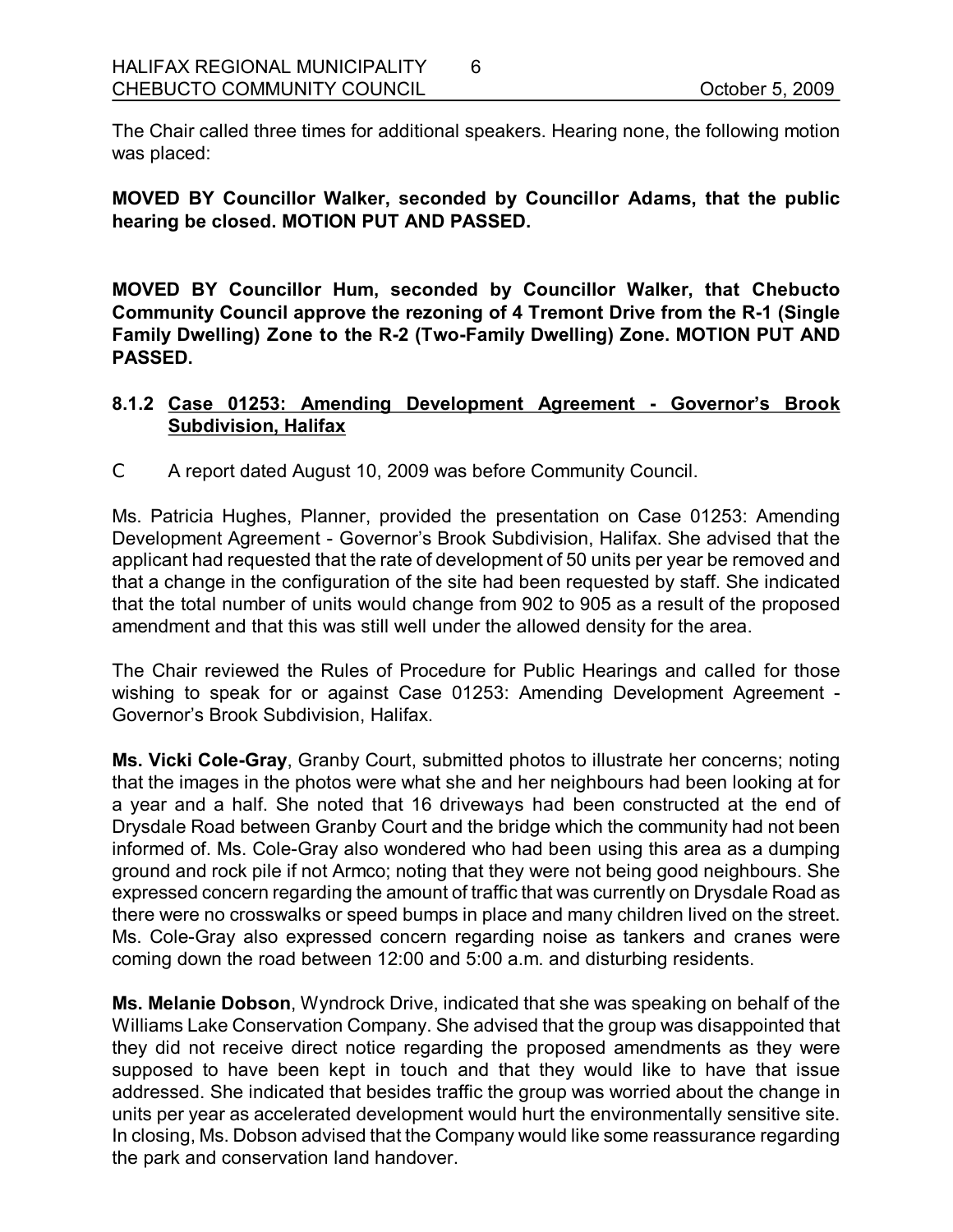Regarding the handover component, Ms. Hughes indicated that the subdivision was broken into phases which were handed over to HRM once that particular phase was complete; noted that phases one and two were now done. Regarding conservation lands, she advised that the Development Agreement called for 25 acres to be handed over with each phase. Ms. Hughes advised that she had not yet confirmed with the subdivision group, however, she assumed the conservation lands for phases one and two had been handed over.

7

**Ms. Heather Whitehead**, Spryfield Residents Association, expressed concern that there was no public information meeting held prior to the public hearing; noting that it was her understanding that the District Councillor had waved this right. She advised that the Spryfield Residents Association was not opposed to increasing the limit of units per year, however, they were opposed to having no limit as it would be precedent setting and future developers would expect no limits to be a right. Ms. Whitehead stated that residents did want development, however, they wanted it to be sustainable. She also expressed concern with how this development would effect the already busy morning traffic.

Regarding how many permits had been issued to date since the Development Agreement had been approved in 2005, Ms. Hughes advised that 29 permits had been issued and the Developer could have had 225 by right. She also advised that it was not common to have such a limit in place.

**Ms. Anne Van Maultzon, Halifax**, indicated that it was her understanding that the unit per year limitation was in place as a result of the development being located in a conservation area. She advised that if there had been a public information meeting regarding the public hearing many rumours would have been avoided.

**Mr. Robert MacPherson**, President of Armco Capital, wished to address several concerns that had been raised. He apologised for the rock pile which he advised was his responsibility and indicated that action was being taken. He noted that the decision not to hold a public information meeting had been made by the District Councillor and staff, however, he acknowledged that he should have contacted the Williams Lake Conservation Company regardless. In closing, Mr. MacPherson advised that he planned to be a better developer and neighbour.

**Ms. Chris Allanson, Colepit Lake Road**, advised that residents in her area were still relying on sewer pumping stations and that she was not in favour of removing the limits. She noted that the pile of rocks did not appear to be on the map agreement and wondered if that area was part of the 902 unit plan.

Ms. Hughes advised that the rock pile area was outside of the plan and stated that the lots in question would happen as of right at some point.

The Chair called three times for additional speakers. Hearing none, the following motion was placed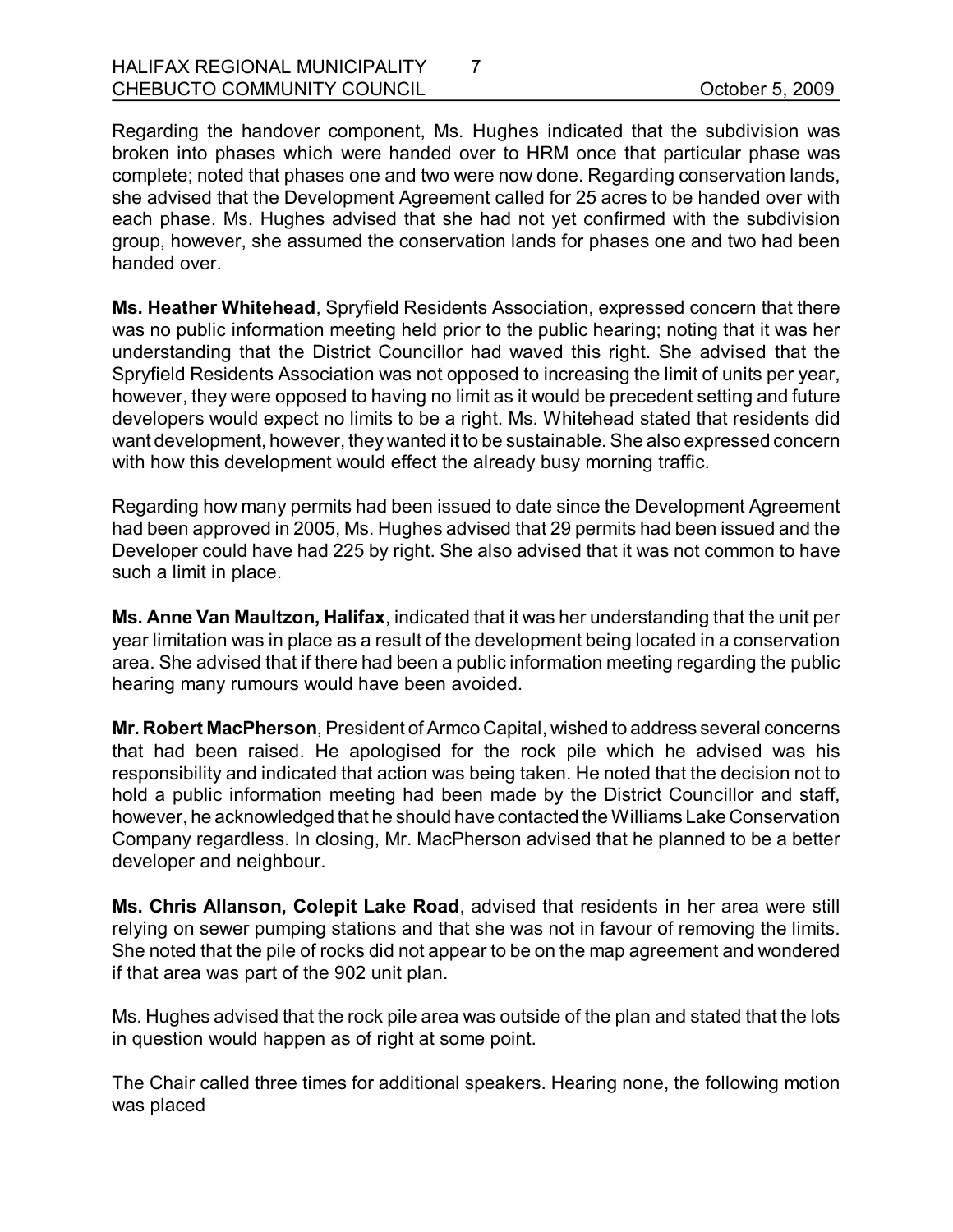## **MOVED BY Councillor Walker, seconded by Councillor Hum, that the public hearing be closed. MOTION PUT AND PASSED.**

8

Councillor Adams indicated that it had been his decision to not hold a public information meeting as he did not think it was necessary since substantive ones had been held previously. He advised that Armco was far from being at unit capacity and advised residents that By-Law enforcement had been contacted regarding nighttime truck traffic.

**MOVED BY Councillor Adams, seconded by Councillor Walker, that Chebucto Community Council:**

- **1. Approve the Amending Agreement, as contained in Attachment Aof the report dated August 10, 2009.**
- **2. Require the agreement be signed and delivered within 120 days from the date of delivery of documentation to the applicant for execution, or any extension thereof granted by Community Council on request of the Applicant, from the date of final approval of said agreement by Community Council and any other bodies as necessary, whichever is later, including any applicable appeal periods; otherwise this approval shall be void and any obligations arising hereunder shall be at an end.**

### **MOTION PUT AND PASSED.**

### **8.2 Variance Appeal Hearings**

### **8.2.1 Case 15554: Appeal of the Development Officer's Decision to Approve an Application for a Variance 21, Crescent Avenue, Halifax**

C A report dated September 23, 2009 was before Community Council.

Erin MacIntyre, provided the presentation on Case 15554: Appeal of the Development Officer's Decision to Approve an Application for a Variance 21, Crescent Avenue, Halifax.

The Chair reviewed the Rules of Procedure for Variance Appeal Hearings and called for those wishing to speak for or against Case 15554: Appeal of the Development Officer's Decision to Approve an Application for a Variance - 21, Crescent Avenue, Halifax.

Mr. Ken Reashor, Applicant, advised that he and his wife owned the home in question and that he respected the decision of the Development Officer.

The Chair called three times for additional speakers. Hearing none, the following motion was placed:

**MOVED BY CouncillorWile, seconded byCouncillorWalker,that the Variance Appeal Hearing be closed. MOTION PUT AND PASSED.**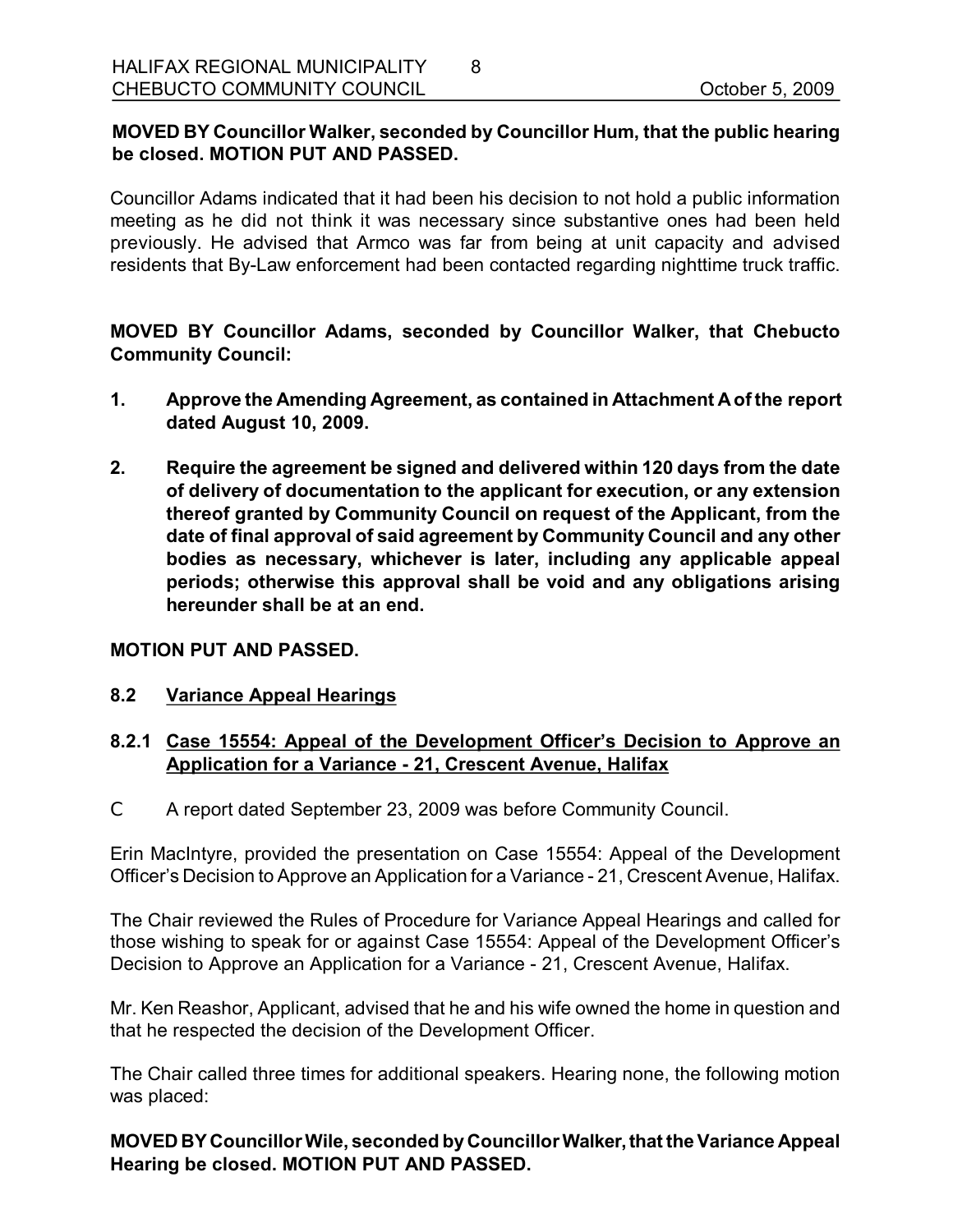**MOVED BY Councillor Walker, seconded by Councillor Wile, that Chebucto Community Council uphold the Development Officer's decision and approve the variance. MOTION PUT AND PASSED.** 

### **9. CORRESPONDENCE, PETITIONS AND PRESENTATIONS**

#### **9.1 Correspondence**

### **9.1.1 Mr. Bob McDonald re: Draft Checklist for Trails Built in HRM**

C Correspondence dated September 13, 2009 fromMr. Bob McDonald was submitted.

Correspondence from Mr. Bob MacDonald was accepted into the official record.

#### **9.2 Petitions None**

- **9.3 Presentations None**
- **10. REPORTS**
- **10.1 Staff**

### **10.1.1 Chester Spur Line**

This item was deleted under the Approval of the Order of Business Additions and Deletions.

**MOVED BY Councillor Walker, seconded by Councillor Wile, that Chebucto Community Council request that the Chester Spur Line Terms of Reference as well as staff be available for the next meeting scheduled for November 2, 2009. MOTION PUT AND PASSED.** 

### **11. MOTIONS NONE**

#### **12. ADDED ITEMS**

### **12.1 Ratification of In Camera Item Legal Matter Waterton Appeal Decision**

The Chair stepped down at 8:05 p.m. Councillor Wile assumed the Chair.

**MOVED BY Councillor Mosher, seconded by Councillor Hum, that Chebucto Community Council request that all Development Agreements be vetted through HRM Legal Services prior to going to Chebucto Community Council for First Reading. MOTION PUT AND PASSED.**